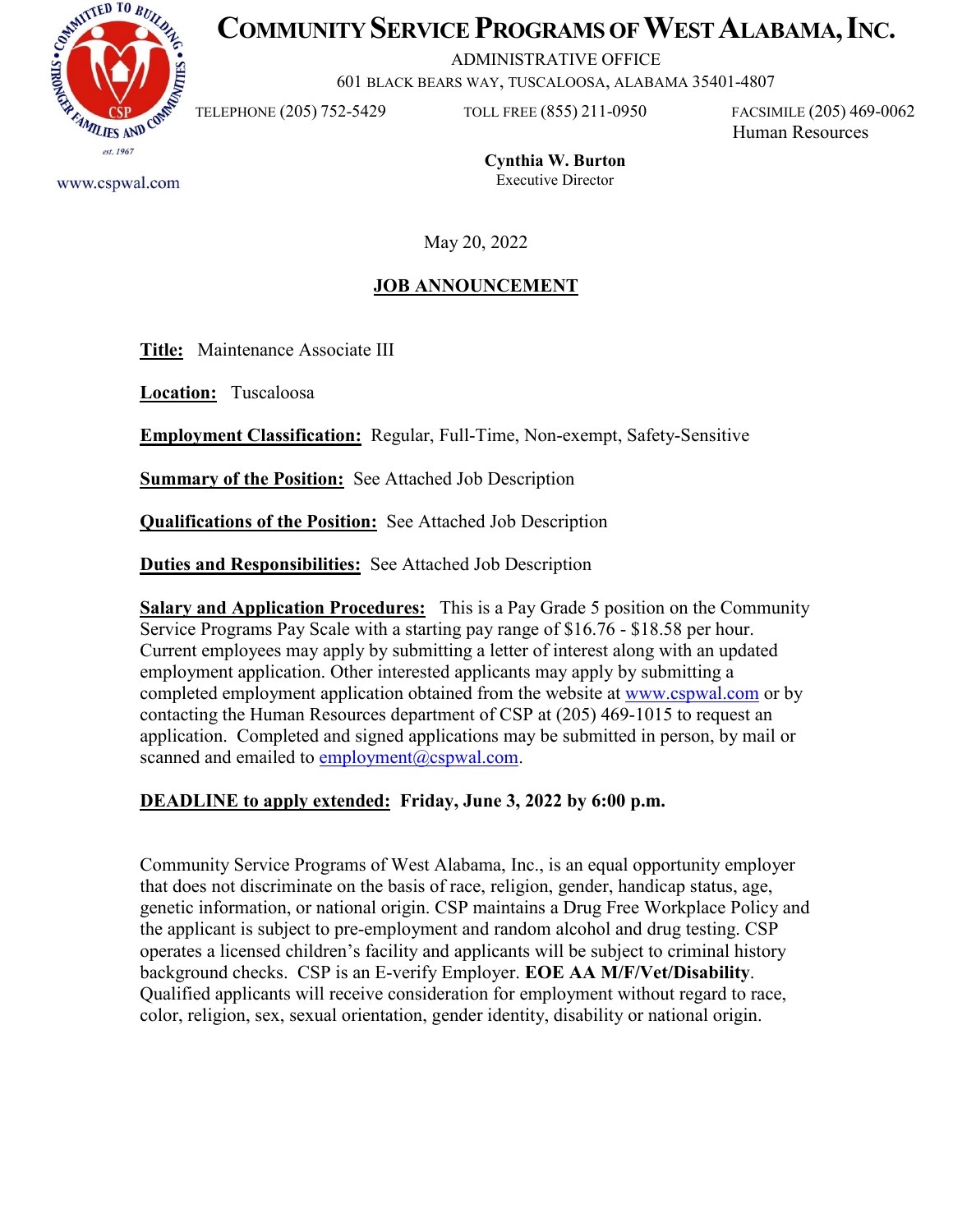## **Community Service Programs of West Alabama**

#### **Job Description**

**Job Title:** Maintenance Associate III

**Department:** Property Management

**Reports to:** Property, Asset and Resident Services Manager

**Employment Classification:** Regular Full-Time; Non-Exempt; Safety-Sensitive

**Pay Range:** \$16.76 - \$18.58 per hour

#### Summary of Duties and Responsibilities

The Maintenance Associate III performs general maintenance, installation and repairs including carpentry, painting, plumbing, and electrical work at all CSP housing developments, offices and other properties. In addition, the Senior Maintenance Associate performs installation and repair work on heating/cooling units and residential and commercial appliances.

#### **Essential Duties:**

- $\triangleright$  Plan in order to execute job responsibilities, prioritize activities and meet deadlines within required timeframes.
- $\triangleright$  Perform maintenance repairs at CSP's housing developments, offices, commercial properties and other properties.
- $\triangleright$  Perform installation and repair work on heating/cooling units as needed
- $\triangleright$  Perform installation and repair work on plumbing systems as needed.
- $\triangleright$  Performs installation on residential appliances.
- Answer service calls and complete work orders assigned by the supervisor.
- $\triangleright$  Perform inspections to identify maintenance issues, safety issues and assure the cosmetic appearance of properties.
- $\triangleright$  Write repair and maintenance specifications and generate work orders to be submitted to supervisor.
- $\triangleright$  Provide on-site work leadership for custodial and/or maintenance staff.
- Accurately document time, materials and work performed on work orders.
- $\triangleright$  All other duties as assigned by the supervisor.

**Qualifications:** *To perform this job successfully, an individual must be able to perform each essential duty satisfactorily. The requirements listed below are representative of the knowledge, skill, and/or ability required. Reasonable accommodations may be made to enable individuals with disabilities to perform the essential functions.*

#### **Education and Experience:**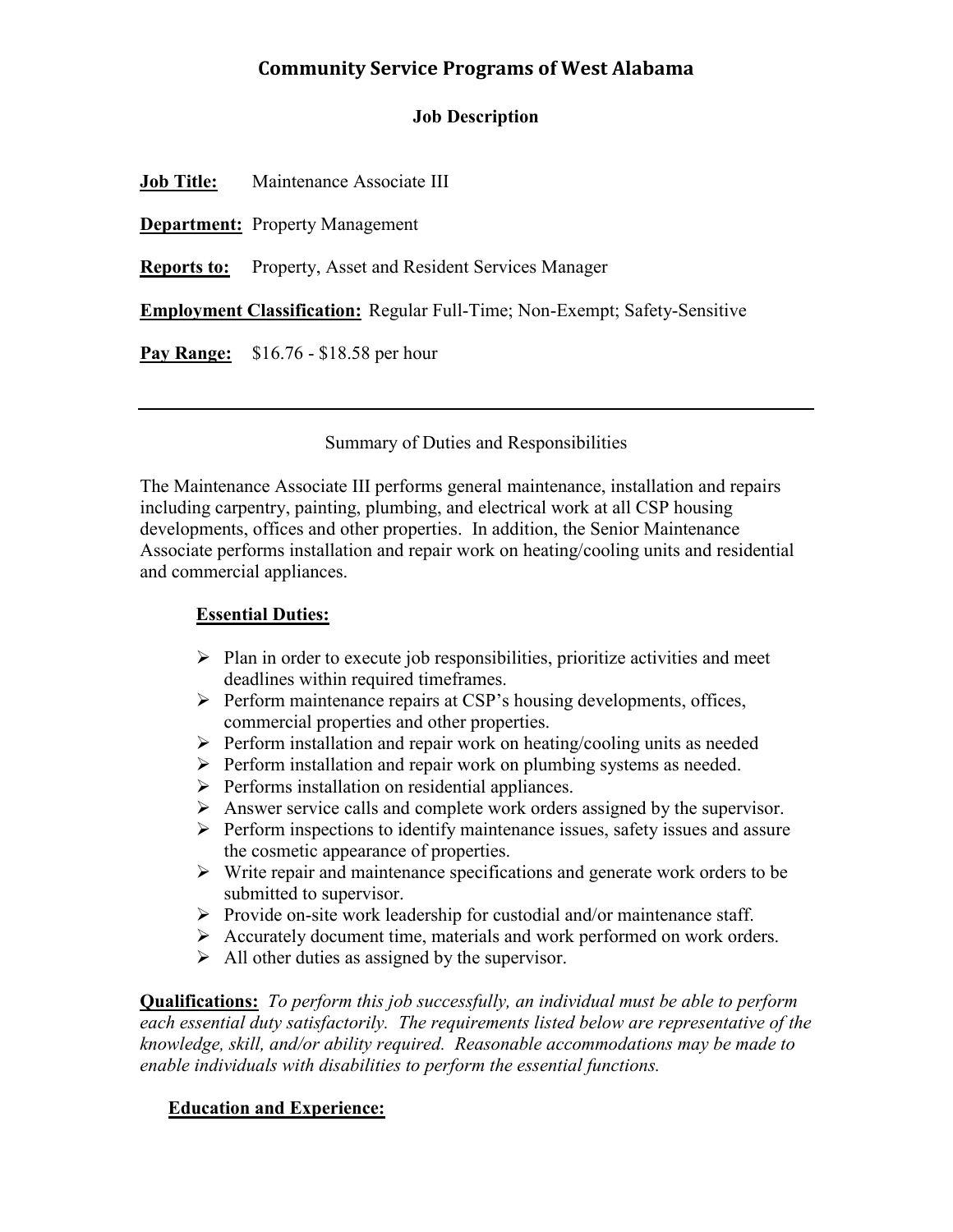- $\triangleright$  High School Diploma or GED.
- Minimum 5 years HVAC experience and demonstrated ability to perform installation and repair work on heating/cooling units.
- $\triangleright$  Minimum 5 years plumbing experience and demonstrated ability to perform installation and repair work on plumbing systems..
- $\triangleright$  Minimum 5 years general maintenance and repair experience, including carpentry, electrical work.
- $\triangleright$  Prefer ability to install and perform repair work on commercial appliances.

#### **Certificates, Licenses, Registrations:**

- $\triangleright$  Valid Alabama driver's license with liability insurance.
- > Universal Certification.
- $\triangleright$  Successful completion of required criminal record and motor vehicle record background checks.

#### **Language Skills:**

- $\triangleright$  Ability to read and understand technical instructions, manuals and schematics; and work orders.
- $\triangleright$  Ability to generate purchase order requests for materials and supplies.
- $\triangleright$  Ability to effectively present information to staff and tenants.
- Ability to communicate and coordinate efforts with subcontractors.
- $\triangleright$  Ability to interact positively with tenants and coworkers.

### **Mathematical Skills:**

 $\triangleright$  Ability to compute simple math such as addition, subtraction, multiplication and division.

#### **Reasoning Ability:**

- $\triangleright$  Ability to recognize and immediately report unsafe conditions.
- $\triangleright$  Ability to interpret technical safety instructions.
- $\triangleright$  Ability to analyze a situation and determine the appropriate action to take.

#### **Other Skills and Abilities:**

- $\triangleright$  Ability to operate standard and power tools such as a power drill, hammer, screwdriver, saw, and other equipment to perform maintenance, installations and repairs.
- $\triangleright$  Basic knowledge of current productivity software.
- $\triangleright$  Capable of handling multiple tasks and assignments with time constraints.
- $\triangleright$  Ability to work in a constant state of alertness.
- $\triangleright$  Must be reliable, punctual, and trustworthy.
- $\triangleright$  Regular and predictable attendance.
- $\triangleright$  Ability to meet deadlines.
- $\triangleright$  Ability to work effectively with diverse populations.

**Physical Demands:** *The physical demands listed are representative of those that must be met by an employee to successfully perform the essential functions of this job. Reasonable accommodations may be made to enable individuals with disabilities to perform the essential duties and responsibilities previously mentioned*.